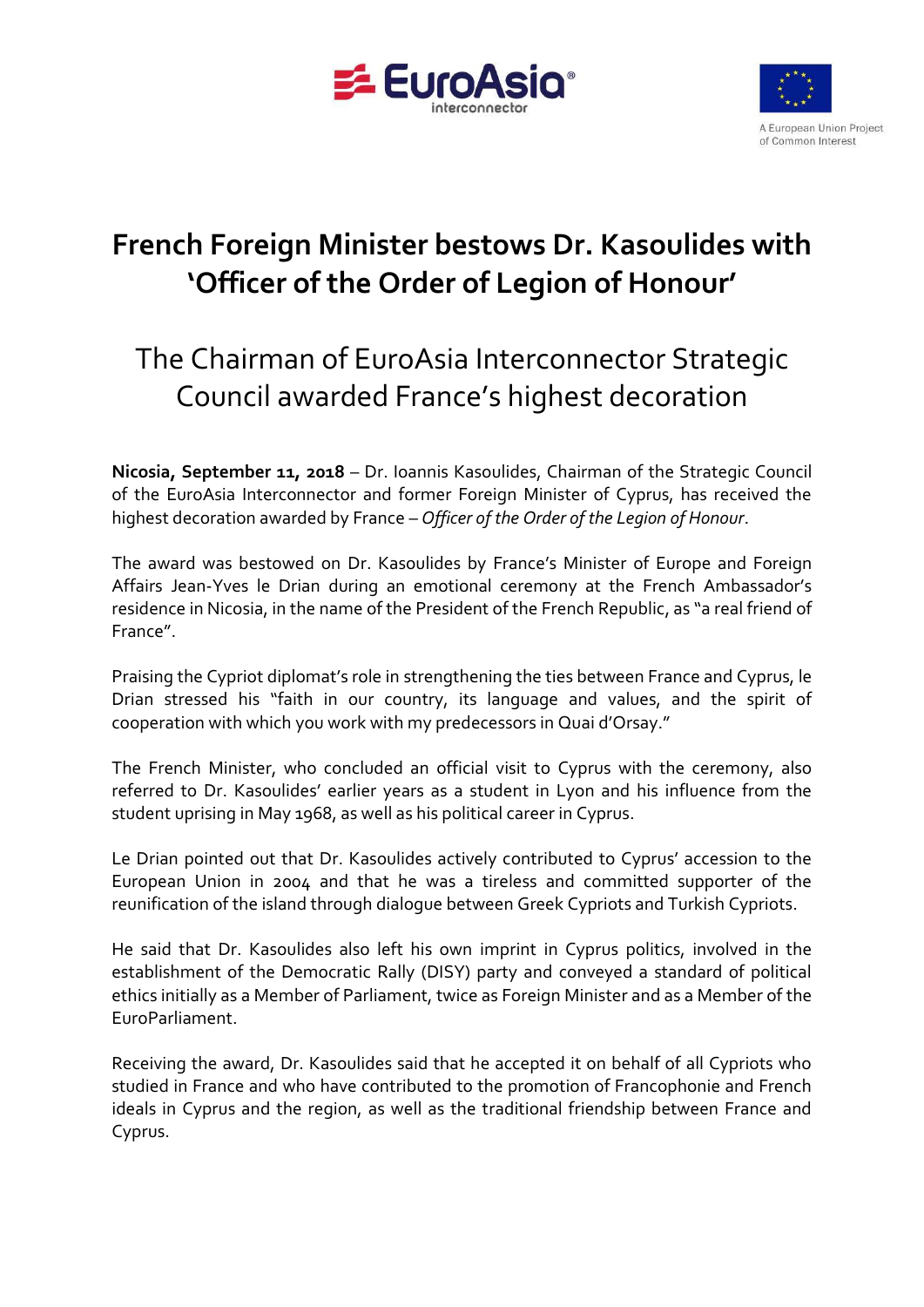



"During my years in France, I was not just a student of medicine, but I also absorbed by the republican spirit, which is unique in France and the French Revolution, which has guided me throughout my life," Dr. Kasoulides said.

"It is a great honour for us, as well as all of Cyprus, that through this award, the very important political, cultural and diplomatic work of Dr. Kasoulides has been acknowledged, and at the highest level, both for the small island of Cyprus but mainly because of his vision of being part of the greater family of the European Union," said EuroAsia Interconnector Project Director, George Killas.

"His profound career and presence in the international political sphere for the past several decades has left its unique impression and is of great importance to all of us."

Dr. Kasoulides joined the EuroAsia Interconnector as Chairman of the Strategic Council of the official EU project developer of the 2,000MW electricity interconnector Project of Common Interest (PCI) between Israel, Cyprus, Crete – Attica, Greece and Europe in March 2018.

Dr. Kasoulides, has served as Minister of Foreign Affairs from 1997 until 2003 with President Glafcos Clerides, and again from 2013 to March 1, 2018, under President Nicos Anastasiades. In 2003, as Minister of Foreign Affairs, Kasoulides oversaw Cyprus' EU integration process. He was a member of the Cyprus House of Representatives, Cyprus Government spokesman, and Member of the European Parliament from 2004 until 2013, and held various European Parliament committee positions, including as the head of the Foreign Affairs Working group.

Dr. Ioannis Kasoulides is the recipient of a number of honours, including Commander of the Order of the Phoenix of the Hellenic Republic, Commander of the Order of Merit of the Hellenic Republic, and Commander of the Order of Xirka of Malta.